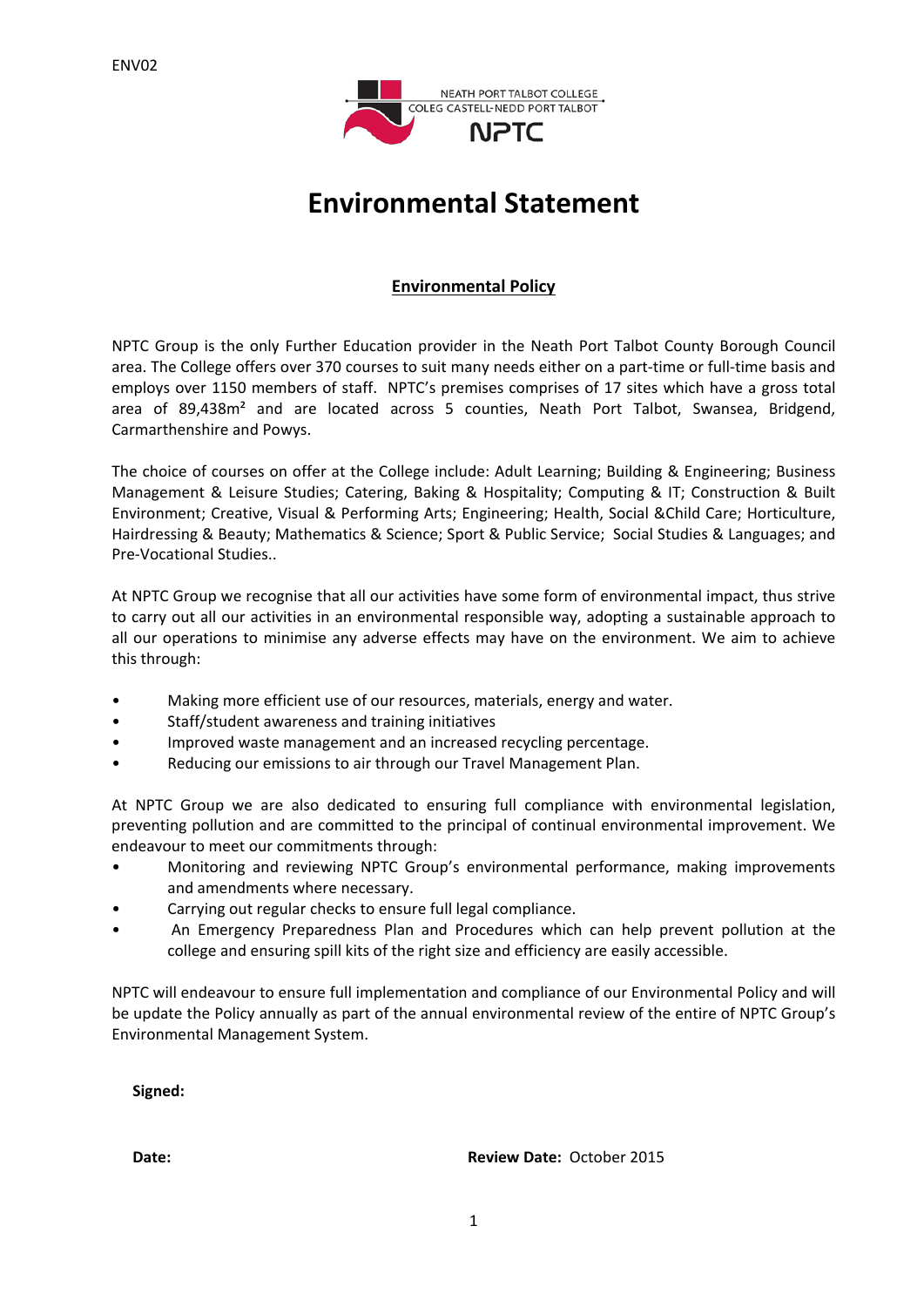An Environmental Review and assessment has been made of NPTC Group's activities, operations and services in order to identify the current level of impact they have in relation to the environment and to highlight those aspects that have a considerable effect on the environment, in addition to areas for improvement and current forms of environmental management and good environmental practice already taking place.

NPTC Group's most significant environmental aspects have been identified to relate to energy consumption, waste production, water consumption, material usage and transportation.

#### *Energy consumption*

‐ The college has a Sustainability Policy which aims to increase the energy efficiency of the college and reduce consumption

‐ All NPTC Group campuses are being monitored in regards to energy consumption. The Neath and Afan campuses' energy consumption is monitored every half hour using an Enica LED and pulse meter loggers, whereas for the college's 6 other campuses' energy consumption is monitored by the college's caretakers and security who fill out monthly forms detailing metre readings for both electricity and gas.

‐ All radiators have their own thermostatic valves. Thus can be adjusted manually and are not just constantly on full throughout the colder periods of the year.

‐ Recently the college have begun using a programme which allows members of the college's facilities team to operate all of the college's boilers, and heating and ventilation systems remotely from a computer.

‐ Throughout the college's campuses there are a number of posted prompts to encourage staff and students to switch lights and equipment off when not in use.

‐ NPTC Group is currently investigating the cost of replacing all fluorescent tube lighting with LED lights.

2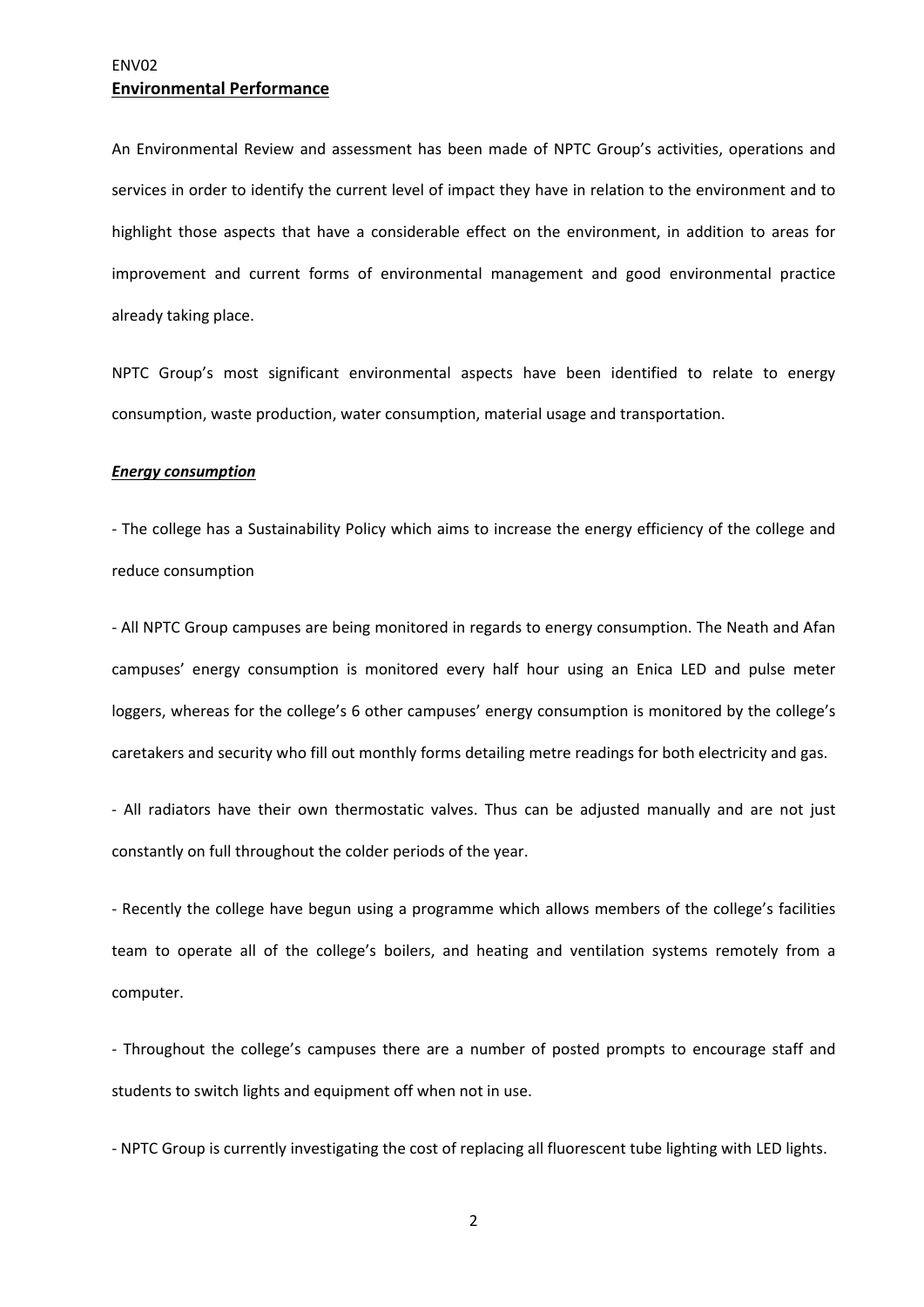Below are the Electricity and Gas readings for Neath and Afan Campuses.

## **Electricity**

| Year                      | <b>Recording KWH</b> | Carbon Dioxide (Kg CO <sup>2</sup> per unit) |
|---------------------------|----------------------|----------------------------------------------|
| 2007/2008                 | 2,093,381.20         | 966.77                                       |
| 2008/2009                 | 2,012,948.81         | 1,080.98                                     |
| 2009/2010                 | 2,358,483.80         | 1,266.56                                     |
| 2010/2011                 | 2,157,471.50         | 1,158.55                                     |
| 2011/2012                 | 2,282,588.70         | 1,217.80                                     |
| 2012/2013                 | 2,205,753.40         | 1,105.80                                     |
| 2013/2014                 | 2,207,834.60         | 1,014.52                                     |
| <b>Total</b>              | 15,318,462.01        | 7,810.98                                     |
| Difference 07/08 to 13/14 | 114,453.40           | 47.75                                        |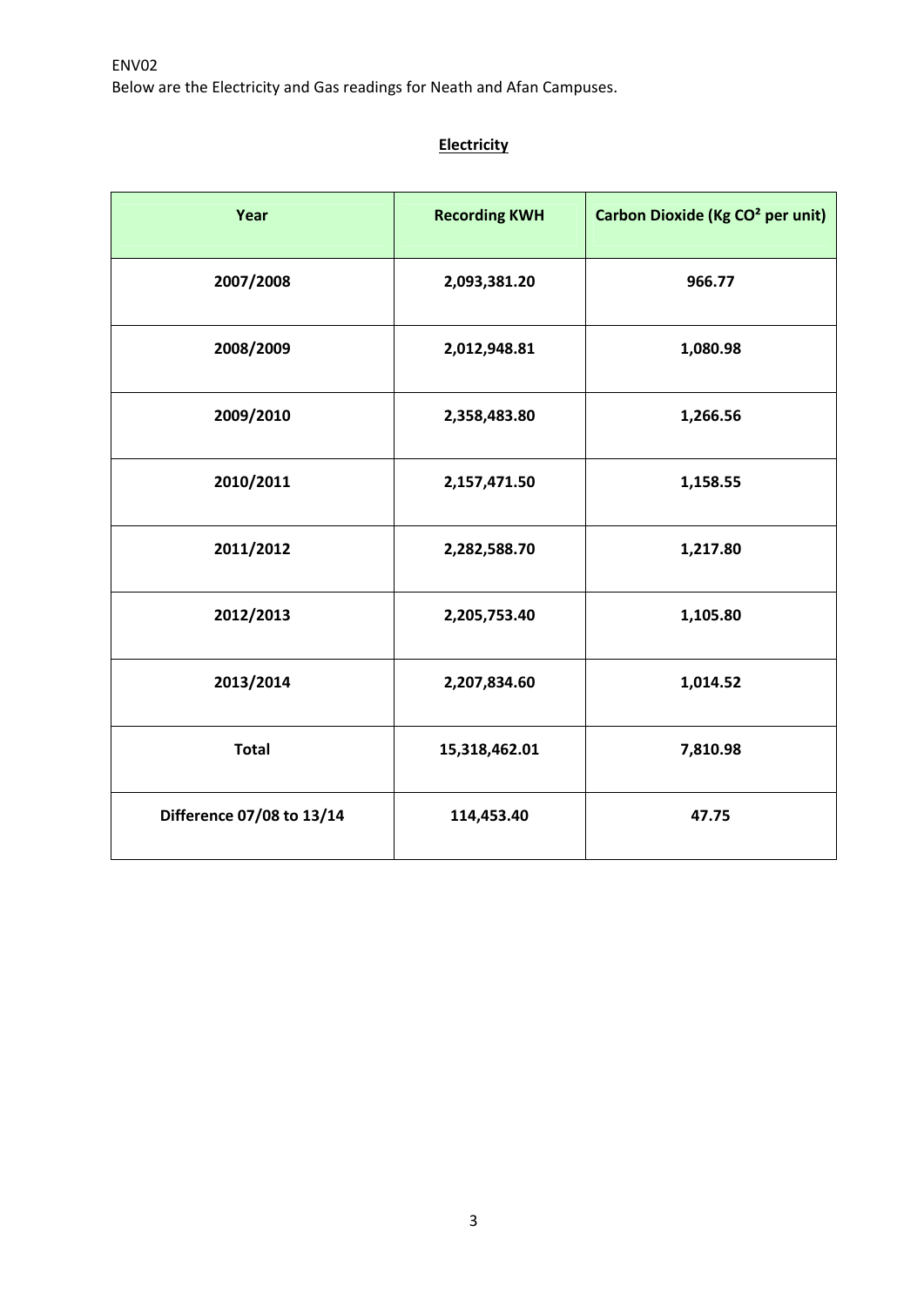| Year                      | <b>Recording KWH</b> | Carbon Dioxide (Kg CO <sup>2</sup> per unit) |
|---------------------------|----------------------|----------------------------------------------|
| 2007/2008                 | 3,282,275.90         | 628.54                                       |
| 2008/2009                 | 1,585,075.58         | 303.54                                       |
| 2009/2010                 | 3,505,764.00         | 671.34                                       |
| 2010/2011                 | 3,462,754.98         | 663.06                                       |
| 2011/2012                 | 3,365,437.10         | 639.37                                       |
| 2012/2013                 | 3,742,185.00         | 687.37                                       |
| 2013/2014                 | 3,286,714.00         | 608.00                                       |
| <b>Total</b>              | 20,942,759.24        | 3,961.44                                     |
| Difference 07/08 to 13/14 | 4,438.10             | $-20.54$                                     |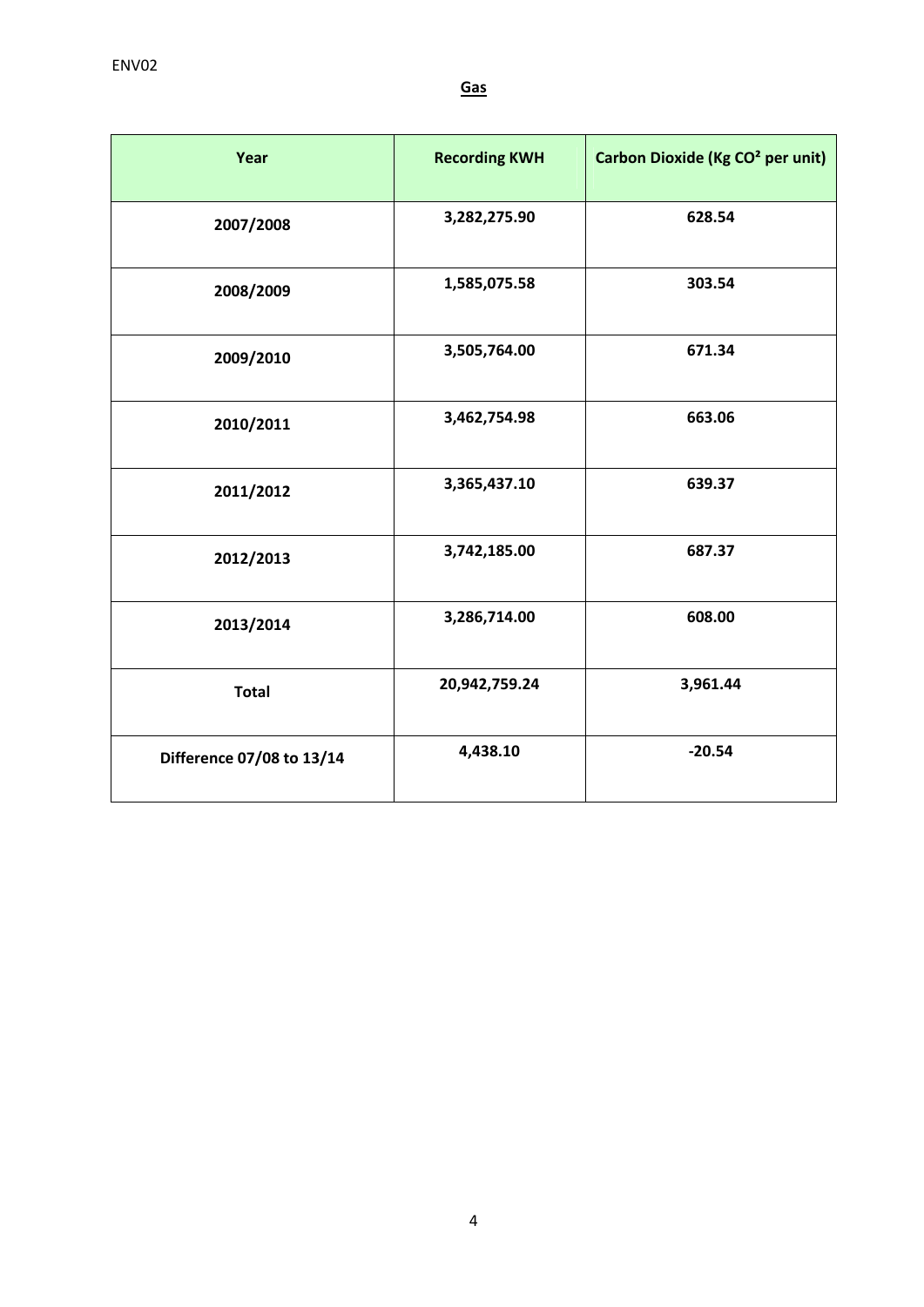‐ Water is consumed throughout the college for a numerous and diverse range activities and processes.

‐ Currently all sites are being monitored in regards to water consumption.

‐ NPTC Group have a number of water management practices in place which include a rainwater harvesting system at the Llandarcy Campus and within the department of Construction and the Built Environment where redundant containers are used to capture rainwater to use with cement.

‐ In order to lower the consumption of water in 2012 NPTC Group is investigating the implementation of a number of water saving techniques and methods for all campuses.

| Year         | <b>Litres</b> |
|--------------|---------------|
|              |               |
| 2007 / 2008  | 10,071.53     |
|              |               |
| 2008 / 2009  | 9,283.64      |
| 2009 / 2010  | 9,947.05      |
|              |               |
| 2010 / 2011  | 9,293.80      |
| 2011 / 2012  | 12,844.30     |
| 2012 / 2013  | 9,369.00      |
| 2013 / 2014  | 7,574.25      |
| <b>Total</b> | 68,383.57     |

#### **Water**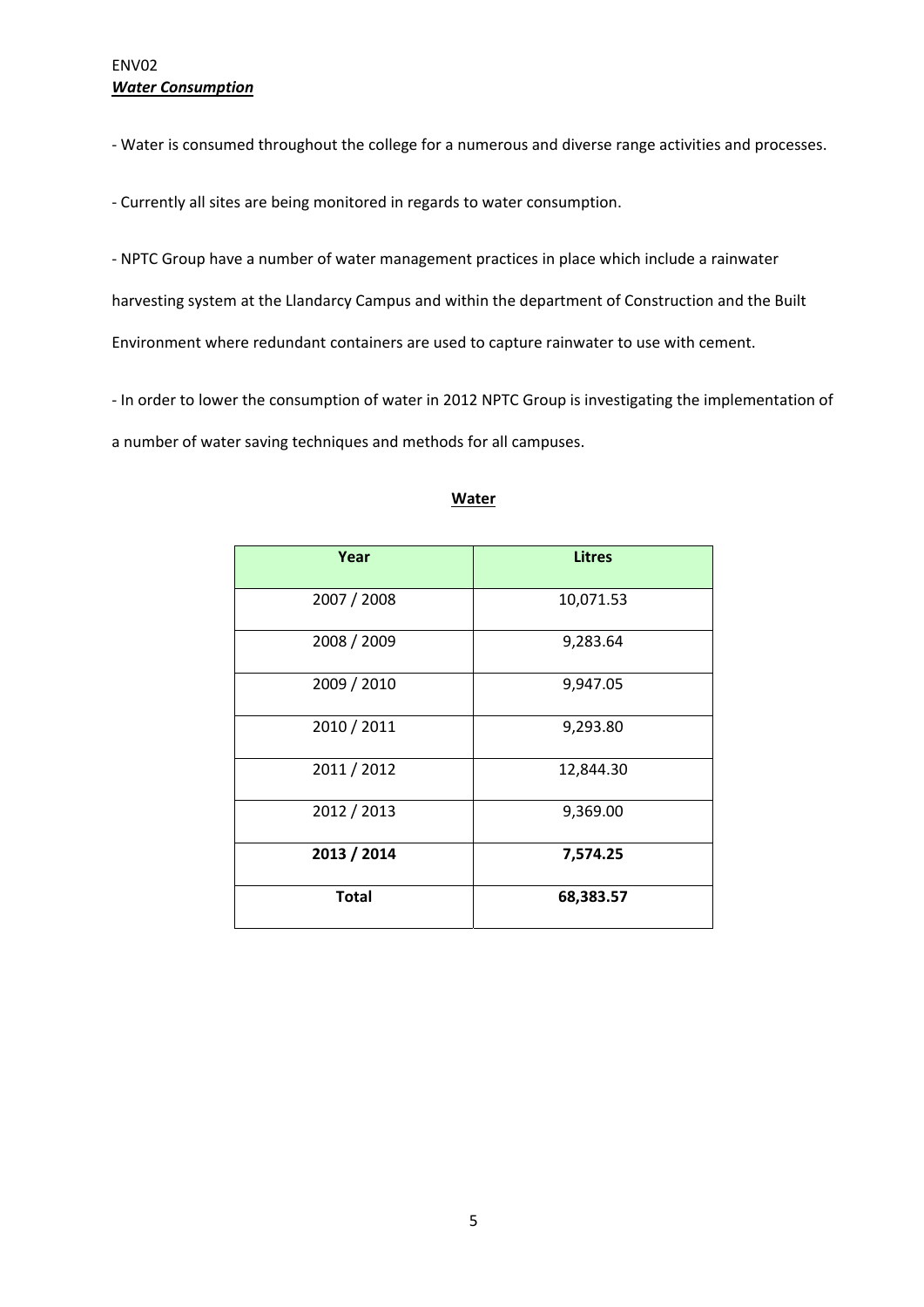#### *Waste Management*

‐ The local councils and authorities are responsible for the collection of the majority of non‐hazardous municipal waste, which includes general, Plastic, cans and paper waste streams. All other waste is collected by various carriers with valid waste carrier's licenses, which are kept on file with Waste Transfer Notes and Consignment Notes.

‐ NPTC Group is registered as a Producer of Hazardous Waste

‐ SlimJims are located throughout the entire college, including all 8 campuses, and are used for the disposal of paper and mixed recycling (plastic and cans). The bins are emptied when half full to ensure they do not overflow. Half a bag has been weighed and cleaners record how many half bags are disposed of each week. The weight of half a bag and the amount of bags are multiplied to give an approximate number for the weight of municipal waste materials recycled per week throughout the college.

See overleaf for table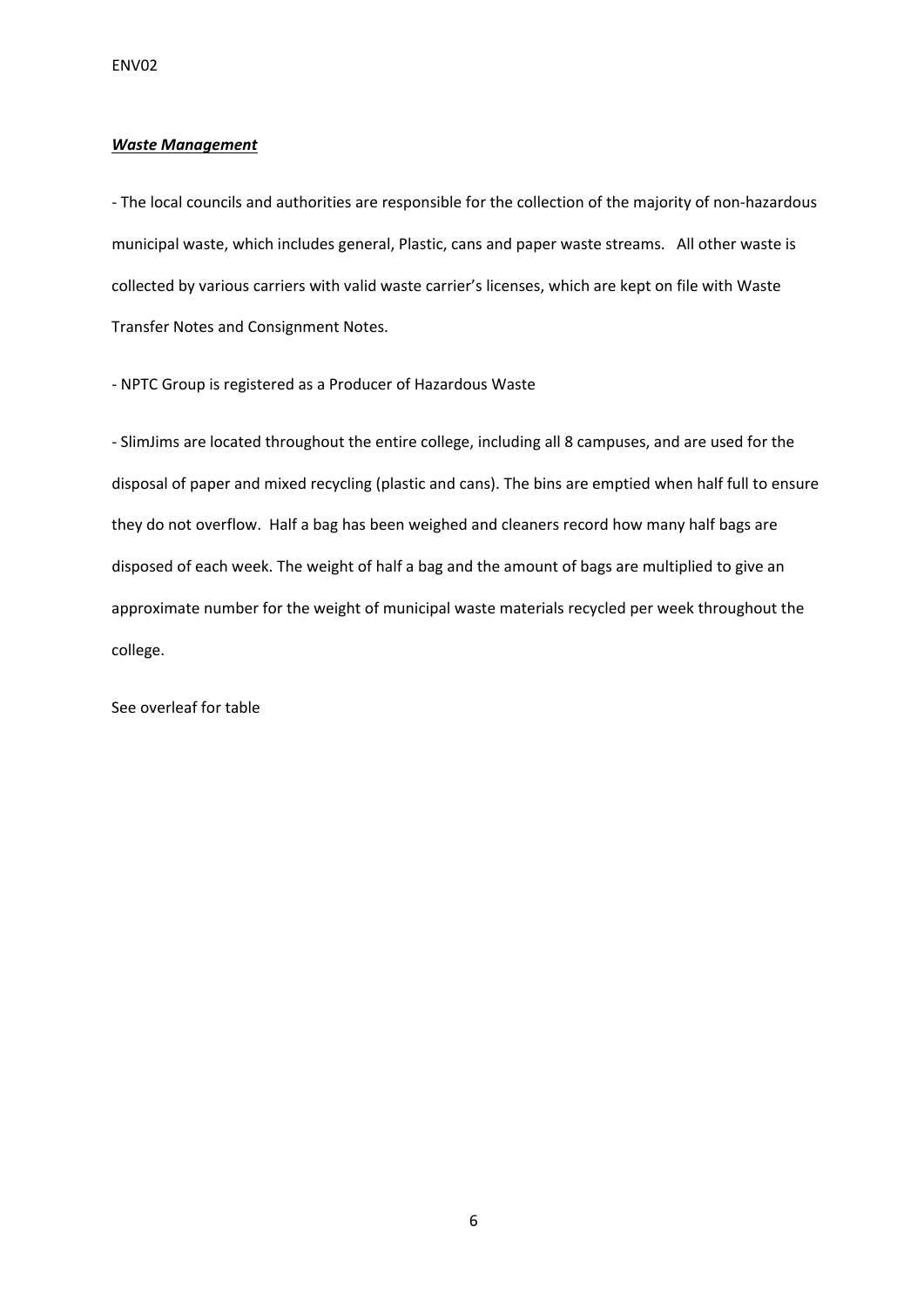## ENV02

Waste which is disposed of in skips, is also monitored for 6 out of the 8 campuses.

| Year                                                | 2010      | 2010           | 2010                                  | 2010        | 2010        | 2010           |
|-----------------------------------------------------|-----------|----------------|---------------------------------------|-------------|-------------|----------------|
|                                                     |           |                |                                       | Encl.       |             |                |
| Skip Type                                           | General   | Plaster        | Wood                                  | Card        | Inert       | <b>Totals</b>  |
| Collections                                         | 24        | 12             | 12                                    |             | 4           | 53             |
| Tonnage                                             | 44.28     | 31.90          | 12.00                                 | 0.40        | 25.00       | 113.58         |
| Cost                                                | £6,163.80 | £3,866.5<br>0  | £1,560.0<br>0                         | £134.0<br>0 | £440.0<br>0 | £12,164.3<br>0 |
|                                                     |           |                |                                       |             |             |                |
| %age of Overall Waste<br>Generated                  | 38.99%    | 28.09%         | 10.57%                                | 0.35%       | 22.01%      |                |
| 100% recycled materials<br>General Recycled (70% of | 61.01%    |                | (Plaster, Wood, Encl. Card and Inert) |             |             |                |
| total)<br>%age of General Waste                     | 31.00     | Tonnes<br>$\%$ |                                       |             |             |                |
| recycled                                            | 27.29     | recycled       |                                       |             |             |                |
| <b>Total Overall Waste Recycled</b>                 | 88.30%    | recycled       |                                       |             |             |                |
| Non Recycled                                        | 11.70%    |                |                                       |             |             |                |

| Year                                                | 2011             | 2011           | 2011     | 2011     | 2011   | 2011      |
|-----------------------------------------------------|------------------|----------------|----------|----------|--------|-----------|
|                                                     |                  |                |          | Encl.    |        |           |
| Skip Type                                           | General          | <b>Plaster</b> | Wood     | Card     | Inert  | Totals    |
| Collections                                         | 40               | 19             | 17       | 0        | 6      | 82        |
| Tonnage                                             | 66.44            | 55.83          | 17.00    | 0.00     | 48.00  | 187.27    |
|                                                     | £10,211.5        | £7,004.3       | £2,210.0 |          | £660.0 | £20,085.9 |
| Cost                                                | 8                | 5              | 0        | £0.00    | 0      | 3         |
|                                                     |                  |                |          |          |        |           |
| %age of Overall Waste                               |                  |                |          |          |        |           |
| Generated                                           | 35.48%           | 29.81%         | 9.08%    | $0.00\%$ | 25.63% |           |
| 100% recycled materials<br>General Recycled (70% of | 64.52%           |                |          |          |        |           |
| total)<br>%age of General Waste                     | 46.51            | Tonnes<br>%    |          |          |        |           |
| recycled                                            | 24.84            | recycled       |          |          |        |           |
| <b>Total Overall Waste Recycled</b><br>Non Recycled | 89.36%<br>10.64% | recycled       |          |          |        |           |

| Year                                                | 2012      | 2012           | 2012     | 2012     | 2012   | 2012      |
|-----------------------------------------------------|-----------|----------------|----------|----------|--------|-----------|
|                                                     |           |                |          | Encl.    |        |           |
| Skip Type                                           | General   | <b>Plaster</b> | Wood     | Card     | Inert  | Totals    |
| Collections                                         | 39        | 18             | 16       | 0        | 6      | 79        |
| Tonnage                                             | 65.39     | 54.00          | 16.00    | 0.00     | 48.00  | 183.39    |
|                                                     | £10,368.4 | £7,277.1       | £2,080.0 |          | £660.0 | £20,385.5 |
| Cost                                                | 2         | 2              | 0        | £0.00    | 0      | 4         |
|                                                     |           |                |          |          |        |           |
| %age of Overall Waste                               |           |                |          |          |        |           |
| Generated                                           | 35.66%    | 29.45%         | 8.72%    | $0.00\%$ | 26.17% |           |
| 100% recycled materials<br>General Recycled (70% of | 64.34%    |                |          |          |        |           |
| total)                                              | 45.77     | Tonnes         |          |          |        |           |
| %age of General Waste                               |           | ℅              |          |          |        |           |
| recycled                                            | 24.96     | recycled       |          |          |        |           |
|                                                     |           |                |          |          |        |           |
| <b>Total Overall Waste Recycled</b>                 | 89.30%    | recycled       |          |          |        |           |
| Non Recycled                                        | 10.70%    |                |          |          |        |           |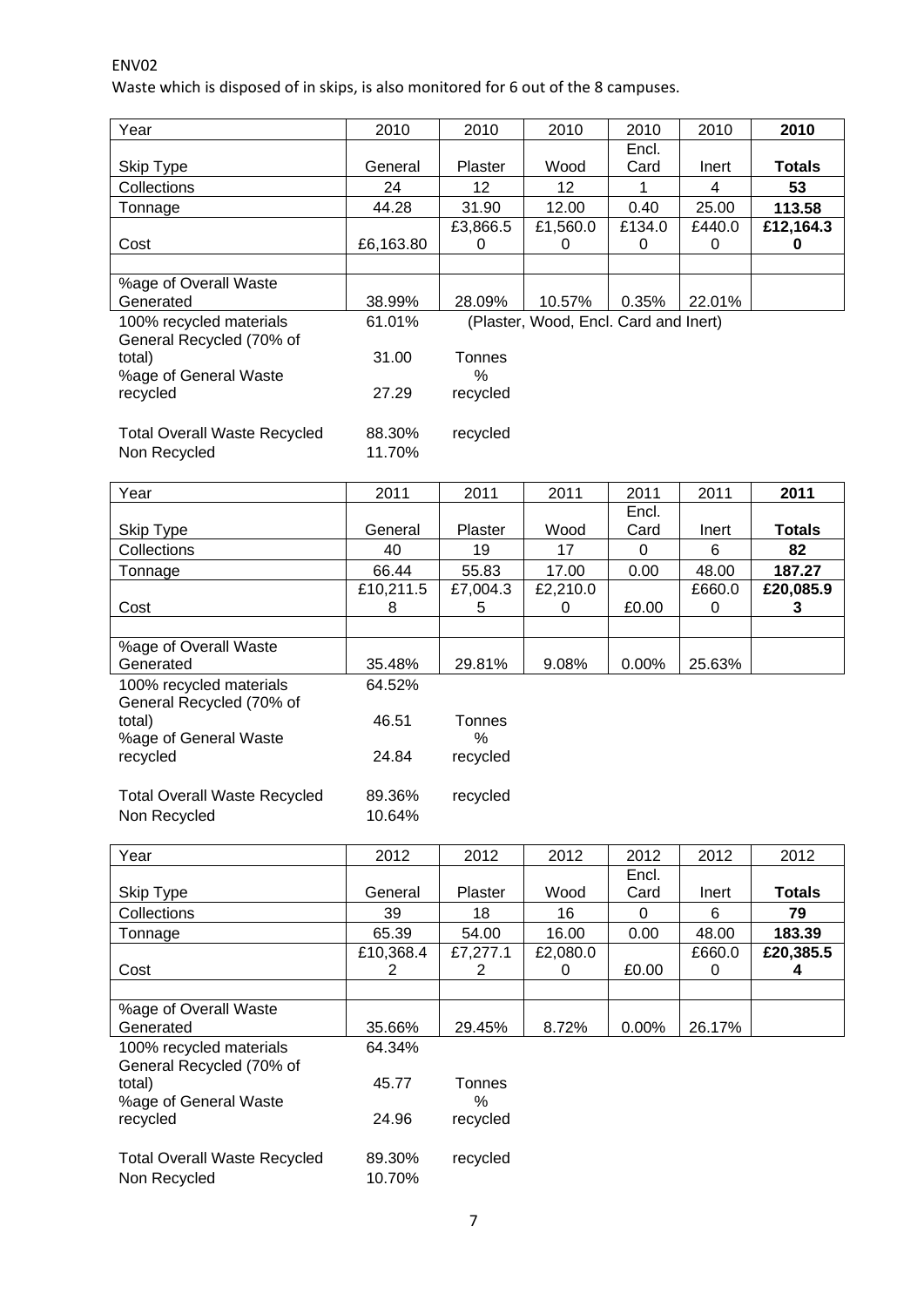| Year                                                       | 2013/14         | 2013/14        | 2013/14 | 2013/14            | 2013/14 | 2013/14                        |
|------------------------------------------------------------|-----------------|----------------|---------|--------------------|---------|--------------------------------|
| <b>Skip Type</b>                                           | General         | <b>Plaster</b> | Wood    | Encl.<br>Card      | Inert   | <b>Totals</b>                  |
| Collections                                                | 60              | 35             | 30      | 0                  | 14      | 139                            |
| Tonnage                                                    | 91.80           | 96.08          | 31.45   | 0.00               | 112.00  | 331.33                         |
|                                                            |                 |                |         |                    |         |                                |
| %age of Overall Waste<br>Generated                         | 27.71%          | 29.00%         | 9.49%   | $0.00\%$           | 33.80%  |                                |
| 100% recycled materials                                    | 72.29%          |                |         |                    |         |                                |
| General Recycled (70% of total)                            | 64.26           | Tonnes<br>%    |         |                    |         |                                |
| %age of General Waste recycled                             | 19.40           | recycled       |         |                    |         |                                |
| <b>Total Overall Waste Recycled</b><br><b>Non Recycled</b> | 91.69%<br>8.31% | recycled       |         | 303.79<br>(out of) | 331.33  | <b>Tonnes recycled overall</b> |

#### Notes

\* '100% Recycled Materials' covers Plaster, Wood, Encl. Card and Inert

\* The reason that 'General Waste' is only 70% recycled is because it is hand-picked and separated manually.

\* '%age of General Waste Recycled' is calculated as 70% of the 'General' 'Overall Waste Generated %age' i.e. if the %age of 'General' 'Overall Waste Generated' is 38.99%, then 70% of that %age is 27.29%.

\* To get the 'Total Overall Waste Recycled' figure, add to the '%age of 100% Recycled Materials' to the '%age of General Waste Recycled'.

As can be seen in the tables above, only 8.31% of College Waste is unrecyclable for various reasons.

We have improved by 3.39% in the three years of segregation. 91.69% is well above our original target

of 85.00% of all waste being recycled.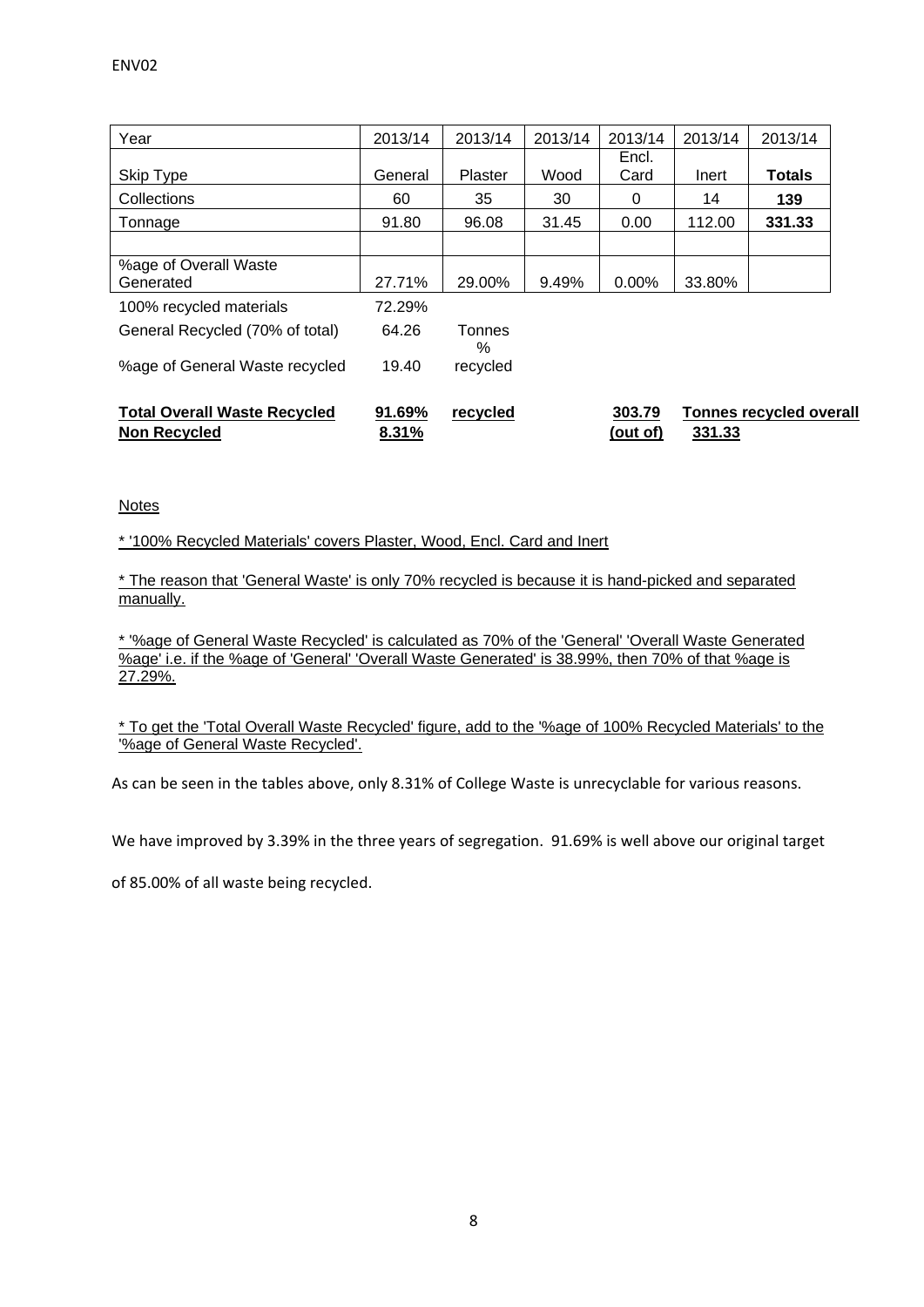‐ NPTC Group have developed a Travel Plan in collaboration with SWWITCH, in order to move towards

more sustainable modes of transport and to reduce the traffic and congestion caused by staff and

students at the college.

‐ There are a number of bike shelters across the NPTC Group campuses and showers / changing rooms

available for those who chose to cycle to the college

‐ Business travel by employees is recorded by the use of millage on invoices.

| Month        | <b>Total Miles</b><br>2010/11 | <b>Total Miles</b><br>2011/12 | <b>Total Miles</b><br>2012/13 | <b>Total Miles</b><br>(Neath)<br>2013/14 | <b>Total Miles</b><br>(Powys)<br>2013/14 |
|--------------|-------------------------------|-------------------------------|-------------------------------|------------------------------------------|------------------------------------------|
| July         | 35,935.20                     | 24,849.60                     | 6,189.04                      | 22,725.17                                |                                          |
| August       | 11,039.40                     | 11,084.50                     | 10,427.27                     | 12,666.30                                |                                          |
| September    | 11,285.50                     | 7,530.58                      | 8,296.38                      | 12,532.00                                |                                          |
| October      | 19,600.00                     | 17,818.12                     | 17,570.06                     | 22,596.60                                |                                          |
| November     | 24,229.21                     | 23,934.32                     | 19,754.20                     | 23,780.99                                |                                          |
| December     | 26,341.70                     | 23,121.10                     | 15,492.93                     | 30,263.26                                |                                          |
| January      | 11,858.80                     | 17,861.25                     | 24,627.19                     | 19,047.06                                |                                          |
| February     | 24,427.01                     | 19,276.44                     | 19,928.44                     | 21,077.70                                |                                          |
| March        | 22,517.66                     | 20,012.40                     | 18,024.20                     | 18,038.35                                |                                          |
| April        | 24,241.60                     | 26,277.00                     | 23,722.69                     | 39,150.80                                |                                          |
| May          | 18,774.00                     | 15,506.95                     | 19,786.09                     | 16,287.56                                | 8,089.00                                 |
| June         | 21,019.58                     | 24,953.02                     | 18,211.63                     | 23,914.69                                | 7,051.50                                 |
|              |                               |                               |                               |                                          |                                          |
| <b>Total</b> | 251,269.66                    | 232,225.28                    | 202,030.12                    | 262,080.48                               | 15,140.50                                |
|              |                               | $-19,044.38$                  | $-30,195.16$                  | 60,050.36                                |                                          |

### **Total Mileage claimed by NPTC Group Employees**

**The increase in mileage from 2012/13 to 2013/14 can be attributed to more frequent commutes between the North and** 

**South Campuses**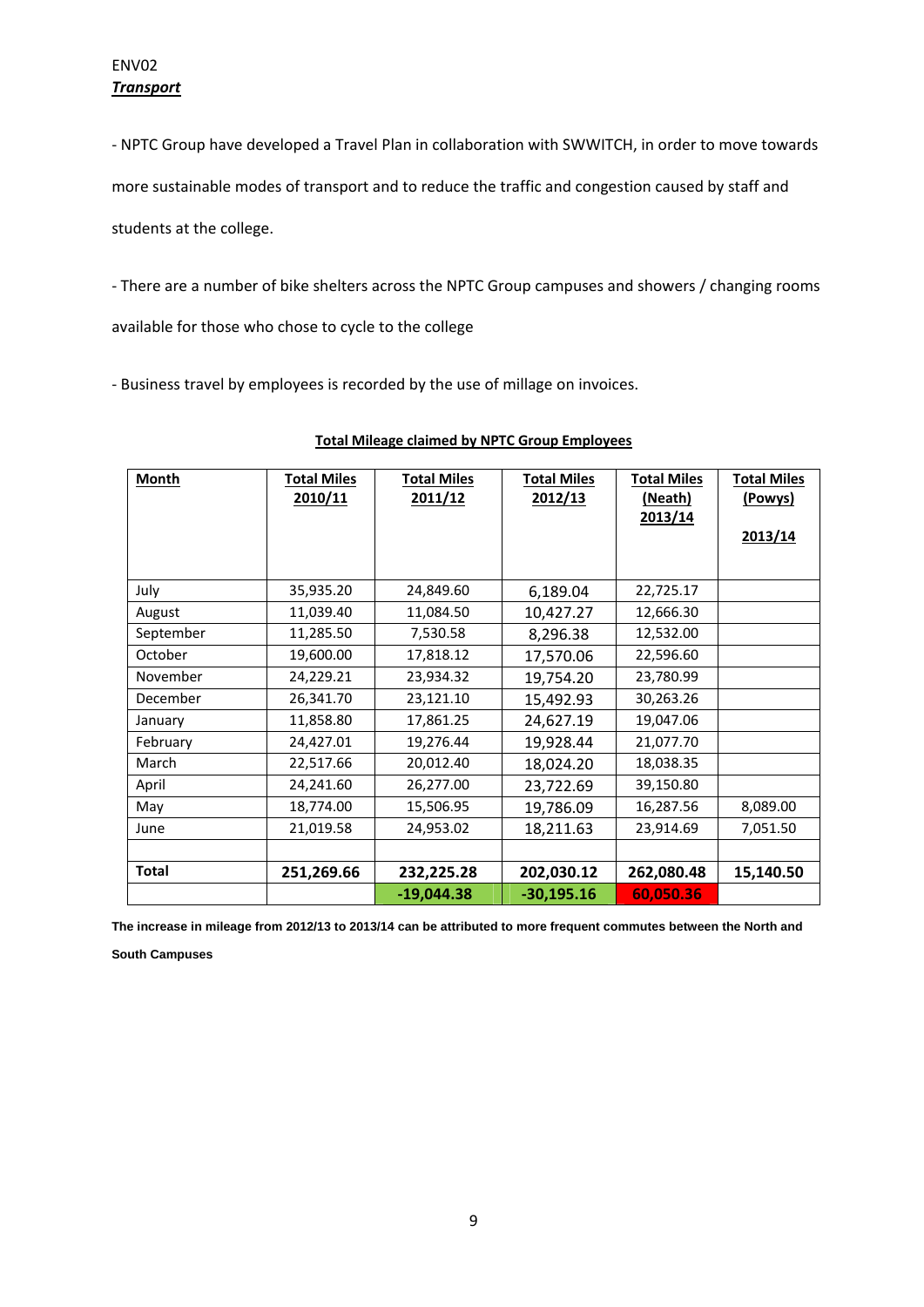## ENV02 *Legal Compliance*

‐ NPTC Group monitors all environmental issues relating to legal compliance and are committed to ensuring full compliance with environmental legislation at all times.

‐ A Register of Environmental Legislation is kept and updated with any new relevant legislation.

‐ NPTC are signed up to regular environmental legislation updates from NetRegs.

 ‐ To ensure constant legal compliance with environmental legislation NPTC Group has a Legal Compliance Checklist which is completed quarterly, with any incidents or forms of non‐conformance being reported, no matter significance. In addition, NPTC Group has also begun carrying out their own internal environmental audits which also highlight any legislative non-conformances.

### *Pollution Prevention*

‐ To ensure NPTC Group keeps pollution incidents to a minimum, a number of procedures have been implemented. These include and Emergency Preparedness and Pollution prevention Plan, Spill Procedure and an Emergency Preparedness Procedure.

‐ At all NPTC Group campuses, potentially polluting substances are stored in accordance to their respective COSHH Data Sheets.

‐ NPTC Group has recently purchased a number of spill kits for use on various campuses.

‐ NPTC Group ensures all hazardous waste is disposed of separately to non‐ hazardous .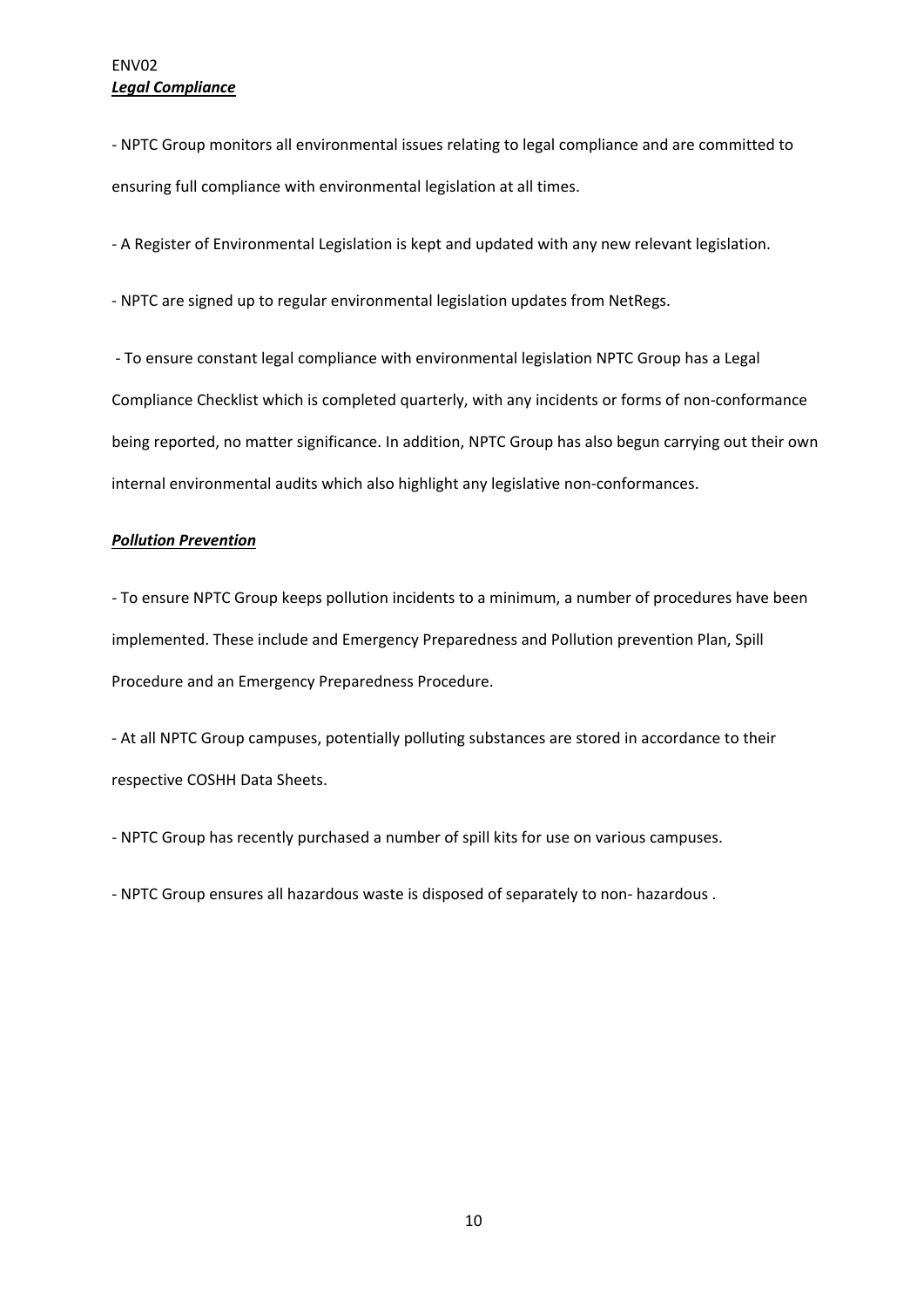‐ NPTC Group has a Strategic Sustainable Management Task Group which meets twice a term discuss environmental aspects and performance of the college and to investigate methods and measures for improvement.

‐ Environmental issues are regularly communicated to members of staff through email and posted prompts are used throughout the college in order to boost the students' environmental awareness and to promote good environmental practice throughout all facilities and departments.

‐ Two members of NPTC Group have undergone formal environmental training and various members of staff throughout the college hold MScs in Environmental Management.

‐ NPTC Group provides Environmental Awareness Training to students as part of their induction to the college and provide further environmental and sustainability training through ESDGC.

‐ Both Staff and student can access the college's EMS through their intranet, in addition to extra environmental and sustainability information.

#### *Procurement and use of Materials*

‐ NPTC Group has a Sustainable Procurement Procedure and are currently in the process of developing a Sustainable Procurement Strategy.

‐ NPTC group follows the 'Green Buyers Guide' handed to them by the Local Authority.

‐ All toilet paper and tissues paper used at NPTC Group is from recycled resources. NPTC Group is currently investigating purchasing 100% recycled copier paper.

‐ The construction department only purchase FSC wood and have a number of procedures in place in order to minimise waste and to increase the efficiency of their material usage.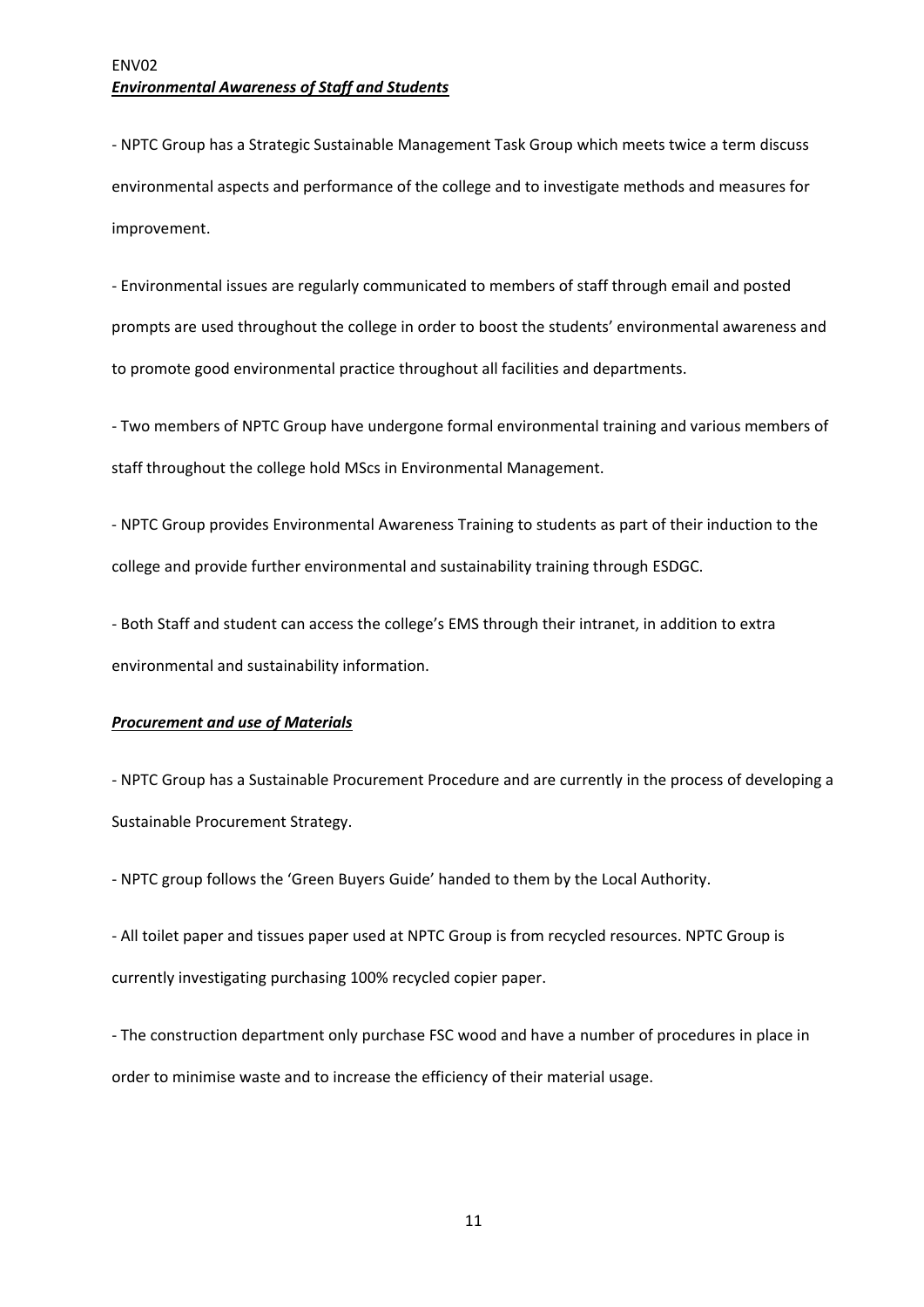**Paper consumption** – Over the last two years the College has noticed a reduction in A4 Office Paper

consumption – This levelled out in the last academic year:

| Year      | Boxes of A4 Office | Reams                  | Pages                       |
|-----------|--------------------|------------------------|-----------------------------|
|           | Paper Ordered      |                        |                             |
| 2011/2012 | 2540               | 2540 x 5 reams per box | 12700 x 500 sheets per ream |
|           |                    | $= 12700$ Reams        | $= 6,350,000$ sheets        |
| 2012/2013 | 2400               | 2400 x 5 reams per box | 12000 x 500 sheets per ream |
|           |                    | $= 12000$ Reams        | $= 6,000,000$ sheets        |
| 2013/2014 | 2400               | 2400 x 5 reams per box | 12000 x 500 sheets per ream |
|           |                    | $= 12000$ Reams        | $= 6,000,000$ sheets        |

*Carbon Footprint*

‐ NPTC Group has recently begun monitoring their Carbon footprint and is already working towards methods to reduce it.

‐ As the college has only recently started their carbon data collection a full assessment of the college's carbon footprint will be made at the end of the first year of the EMS's implementation when sufficient data has been collated.

CO2 data established to date is detailed below.

| <b>Source of</b> | 2007 / 2008        | 2008 / 2009        | 2009 / 2010        | 2010 / 2011        | 2011 / 2012        | 2012 / 2013        | 2013 / 2014        |
|------------------|--------------------|--------------------|--------------------|--------------------|--------------------|--------------------|--------------------|
| CO <sub>2</sub>  | Kg CO <sup>2</sup> | Kg CO <sup>2</sup> | Kg CO <sup>2</sup> | Kg CO <sup>2</sup> | Kg CO <sup>2</sup> | Kg CO <sup>2</sup> | Kg CO <sup>2</sup> |
| Electricity      | 966.77             | 1080.98            | 1266.56            | 1158.55            | 1217.80            | 1105.80            | 1014.52            |
| Gas              | 628.54             | 303.54             | 671.34             | 663.06             | 639.37             | 687.37             | 608.00             |
| Transport        |                    |                    |                    |                    | 70665              | 65309              | 77964              |
| <b>Total</b>     | 1595.31            | 1384.52            | 1937.9             | 1821.61            | 72522.17           | 67102.17           | 79586.52           |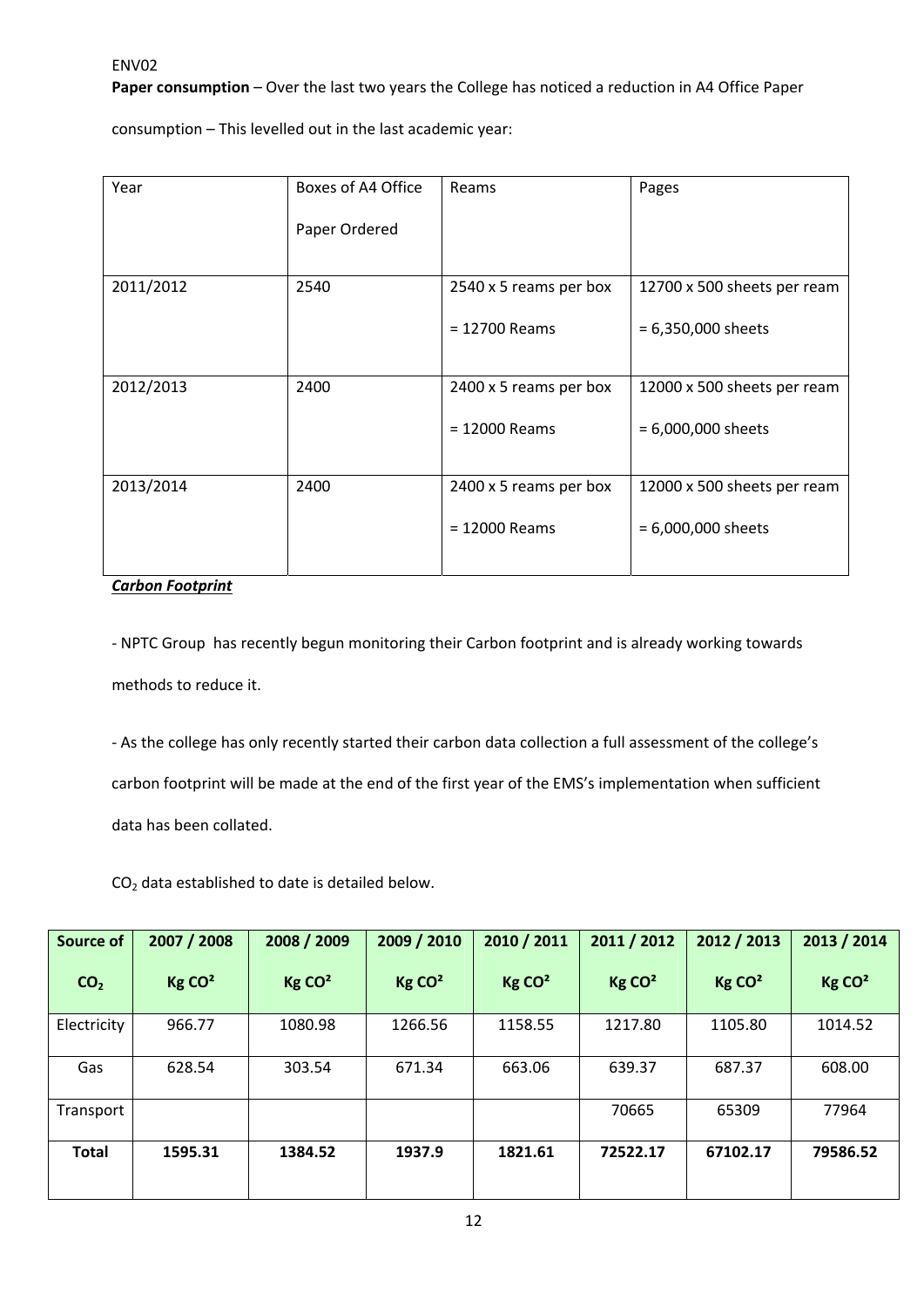# **Objectives & Targets 2014**

# Key objectives and targets of NPTC are listed below.

|                                                                                              |                                                                                                                                                                                                                                                                                                                                                                                                                                                                                                                                                                                                                                                                                                                                                                                                                                                                                                                                                                                       | 2014 Academic year                                                                                                                                                                                                                                                                                                                                                                                                                                                                                                                                                                                                                                            |
|----------------------------------------------------------------------------------------------|---------------------------------------------------------------------------------------------------------------------------------------------------------------------------------------------------------------------------------------------------------------------------------------------------------------------------------------------------------------------------------------------------------------------------------------------------------------------------------------------------------------------------------------------------------------------------------------------------------------------------------------------------------------------------------------------------------------------------------------------------------------------------------------------------------------------------------------------------------------------------------------------------------------------------------------------------------------------------------------|---------------------------------------------------------------------------------------------------------------------------------------------------------------------------------------------------------------------------------------------------------------------------------------------------------------------------------------------------------------------------------------------------------------------------------------------------------------------------------------------------------------------------------------------------------------------------------------------------------------------------------------------------------------|
| <b>Objective</b>                                                                             | <b>Target</b>                                                                                                                                                                                                                                                                                                                                                                                                                                                                                                                                                                                                                                                                                                                                                                                                                                                                                                                                                                         | <b>Reduction Targets</b>                                                                                                                                                                                                                                                                                                                                                                                                                                                                                                                                                                                                                                      |
| Reduce<br>consumption<br>of energy.                                                          | - Promote resource efficiency with the use of<br>prominently placed posters and stickers.<br>Investigate fitting motion sensor lighting in areas<br>of buildings that are rarely used. (toilets, store<br>rooms, hallways)<br>- Set all computers to power down when not in<br>use.<br>- Undertake investigative overnight test to<br>determine night-time usage on sites.<br>- Investigate opportunities for placing timing<br>switches on vending machines and other non-<br>essential equipment.<br>- Improve efficiency of heating and cooling<br>systems by keeping radiators and other heating<br>surfaces unobstructed and encourage staff and<br>students to make use of energy free methods to<br>reduce or increase temperatures (opening and<br>closing of windows and doors, draught control).                                                                                                                                                                            | Annual 5% reduction<br>$\bullet$<br>identify areas where motion<br>$\bullet$<br>sensors can be fitted<br>absolute software package<br>$\bullet$<br>installed April 2013 to shutdown<br>student PC's after 9.00pm-<br>performance being monitored<br>install timing switches to vending<br>٠<br>machines<br>boiler heating controls to be<br>٠<br>adjusted to improve efficiency<br>raise staff & student awareness of<br>$\bullet$<br>the methods for retaining heat or<br>cooling methods when opening/<br>closing doors & windows.                                                                                                                          |
| <b>Reduce water</b><br>consumption<br><b>Improve</b><br>waste<br>management<br>and practices | - Consider opportunity for installing waterless<br>urinals.<br>- Consider installing a rainwater harvesting<br>system at the Pontardawe Campus for the<br>washing of cars.<br>- Investigate fitting further flow restricting devices<br>to showers and taps.<br>- Create Waste Manager role in the college and<br>give responsibility for waste management to this<br>individual. Assign responsibility - control &<br>general waste<br>- Implement a monitoring scheme for waste that<br>leaves the site in skips in order to work out<br>weights and percentages of materials being<br>recycled and reused at.<br>- Ensure that bins for recycling are made easily<br>available over the bins for landfill waste.<br>Improve waste storage signage and recycling<br>facilities signage.<br>- Ensure staff and students at Pontardawe<br>campus are using the container for the separate<br>disposal of substances and materials used to clear<br>up oil spills within the workshop. | Annual 5% reduction<br>$\bullet$<br>Investigate installing rainwater<br>$\bullet$<br>harvesting at other sites<br>Introduce data loggers to monitor<br>$\bullet$<br>water consumption on a weekly/<br>monthly basis<br>Annual 20% reduction of Waste<br>$\bullet$<br>Raise departmental awareness on<br>$\bullet$<br>waste management<br>Ensure waste contractor provides<br>$\bullet$<br>information on including tonnage<br>for the various waste streams<br>Increase number of internal<br>recycling bins<br>Motor vehicle - increase<br>$\bullet$<br>awareness on waste management<br>& segregation of contaminated<br>substances/ clear up oil spillages |
| <b>Improve</b><br>transport<br>efficacy                                                      | -Begin collecting formal monitoring data for all<br>direct travel related to NPTC vehicles and<br>business mileage in turn develop a footprint for<br>transport activity.<br>- Further implement and promote Travel Plan.                                                                                                                                                                                                                                                                                                                                                                                                                                                                                                                                                                                                                                                                                                                                                             | Improve data collection for<br>gathering mileage<br>Develop transport activity map.                                                                                                                                                                                                                                                                                                                                                                                                                                                                                                                                                                           |